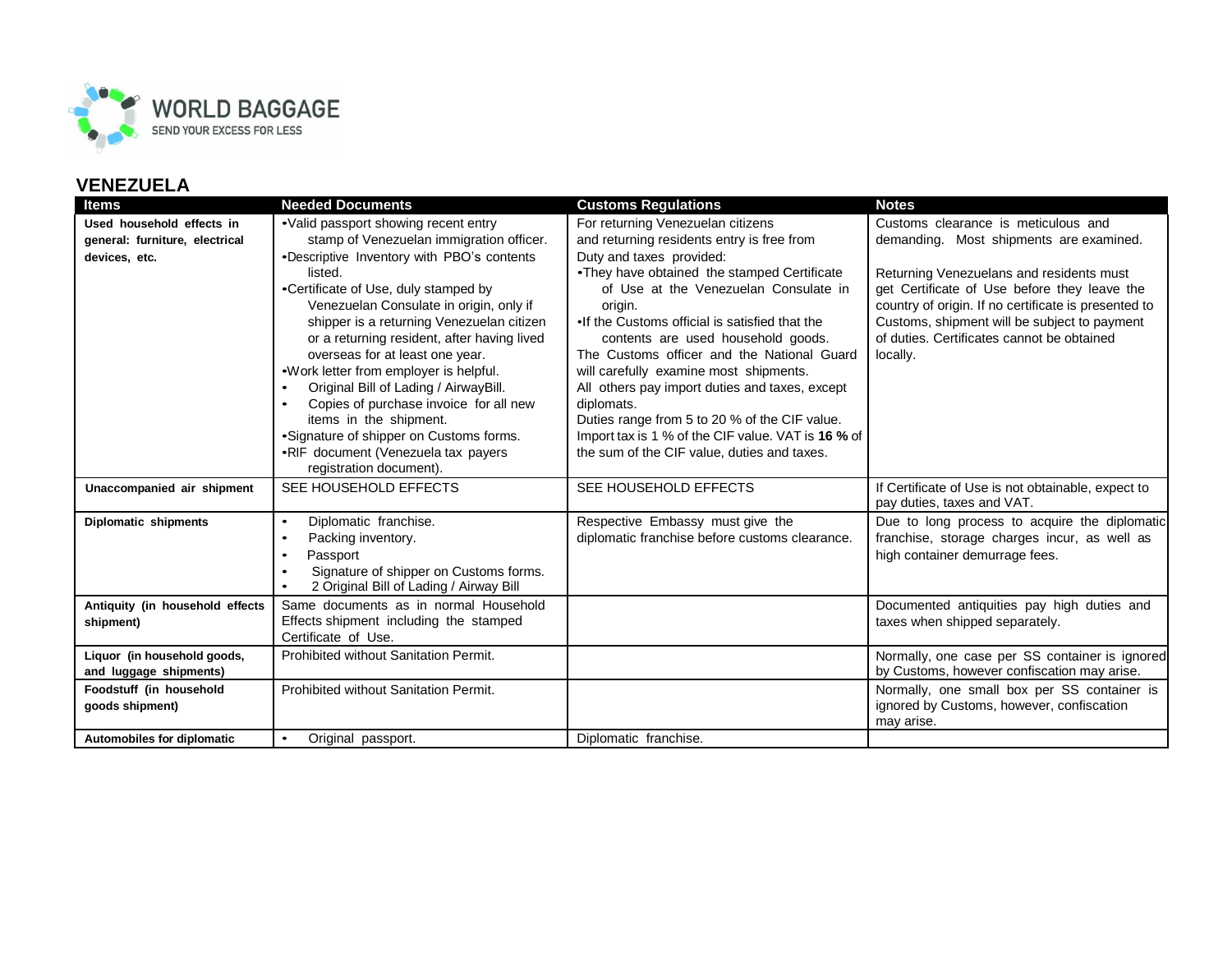

| <b>Items</b>                                                     | <b>Needed Documents</b>                                                                                                                                                                                                                                                                                                                                             | <b>Customs Regulations</b>                                                                                                                                                                                                                                                                                                                                                                                                                                       | <b>Notes</b>                                                                                                                                                                                                                                                                                                                                                                                                                                                                                                                                                                                                                                                                                                                                                              |
|------------------------------------------------------------------|---------------------------------------------------------------------------------------------------------------------------------------------------------------------------------------------------------------------------------------------------------------------------------------------------------------------------------------------------------------------|------------------------------------------------------------------------------------------------------------------------------------------------------------------------------------------------------------------------------------------------------------------------------------------------------------------------------------------------------------------------------------------------------------------------------------------------------------------|---------------------------------------------------------------------------------------------------------------------------------------------------------------------------------------------------------------------------------------------------------------------------------------------------------------------------------------------------------------------------------------------------------------------------------------------------------------------------------------------------------------------------------------------------------------------------------------------------------------------------------------------------------------------------------------------------------------------------------------------------------------------------|
|                                                                  | 2 Original Bill of Lading/AirWayBill.<br>Original purchase invoice.<br>$\bullet$<br>Original Certificate of Title.<br>$\bullet$                                                                                                                                                                                                                                     |                                                                                                                                                                                                                                                                                                                                                                                                                                                                  |                                                                                                                                                                                                                                                                                                                                                                                                                                                                                                                                                                                                                                                                                                                                                                           |
| Used automobiles. (for non<br>diplomatic)                        | Original passport.<br>$\bullet$<br>2 Original Bill of Lading.<br>$\bullet$<br>Original receipt.<br>Original Registration Title.<br>$\bullet$<br>•Original Certificate of Use duly stamped<br>by Venezuelan Consulate at origin.<br>•Shipper's signature on Customs form<br>supplied by the mover.<br>•RIF document (Venezuela tax payers<br>registration document). | .Only returning Venezuelan citizens and<br>returning residents may import used vehicles<br>after living abroad for at least one year and<br>after having purchased the car at least 11<br>months in advance of import to Venezuela.<br>. If the value of the car when brand new was<br>over US\$ 20,000, duties will be 35 % of the<br>CIF value based on the present day value<br>as dictated by the tax office (Seniat).<br>Import tax is 1% of the CIF value. | Customs Office determines the value.<br>The value for Customs purposes is not<br>necessarily the value indicated on the original<br>purchase invoice.<br>It is suggested to the shipper to determine the<br>value of the car at the tax office' Seniat in<br>Caracas before shipping the vehicle. The tax<br>office will assign (1) a present day value to the<br>car and (2) the value when it was brand new.<br>Vehicle imported duty free cannot be sold for<br>3 years.<br>Before shipping a car to Venezuela (2000)<br>model or over), the shipper must present the<br>COVENIN and SENORCA permits to Customs,<br>otherwise clearance will be delayed and car<br>may be confiscated.<br>These permits are obtainable in Venezuela,<br>before the arrival of vehicle. |
| New and used automobiles<br>(under a temporary import<br>permit) | Application to Customs Office requesting<br>$\bullet$<br>a temporary import permit.<br>Remaining documents same as for used   .<br>$\bullet$<br>automobiles, except Certificate of Use.                                                                                                                                                                             | .Only after the permit is obtained, vehicle<br>may be delivered to Venezuela.<br>Import tax is 1% of the CIF value.                                                                                                                                                                                                                                                                                                                                              | For release from Customs, a bond may be<br>posted through a local insurance company or a<br>deposit may be made for the value of the<br>duties.<br>Before shipping a car to Venezuela (2000<br>model or over), the shipper must present the                                                                                                                                                                                                                                                                                                                                                                                                                                                                                                                               |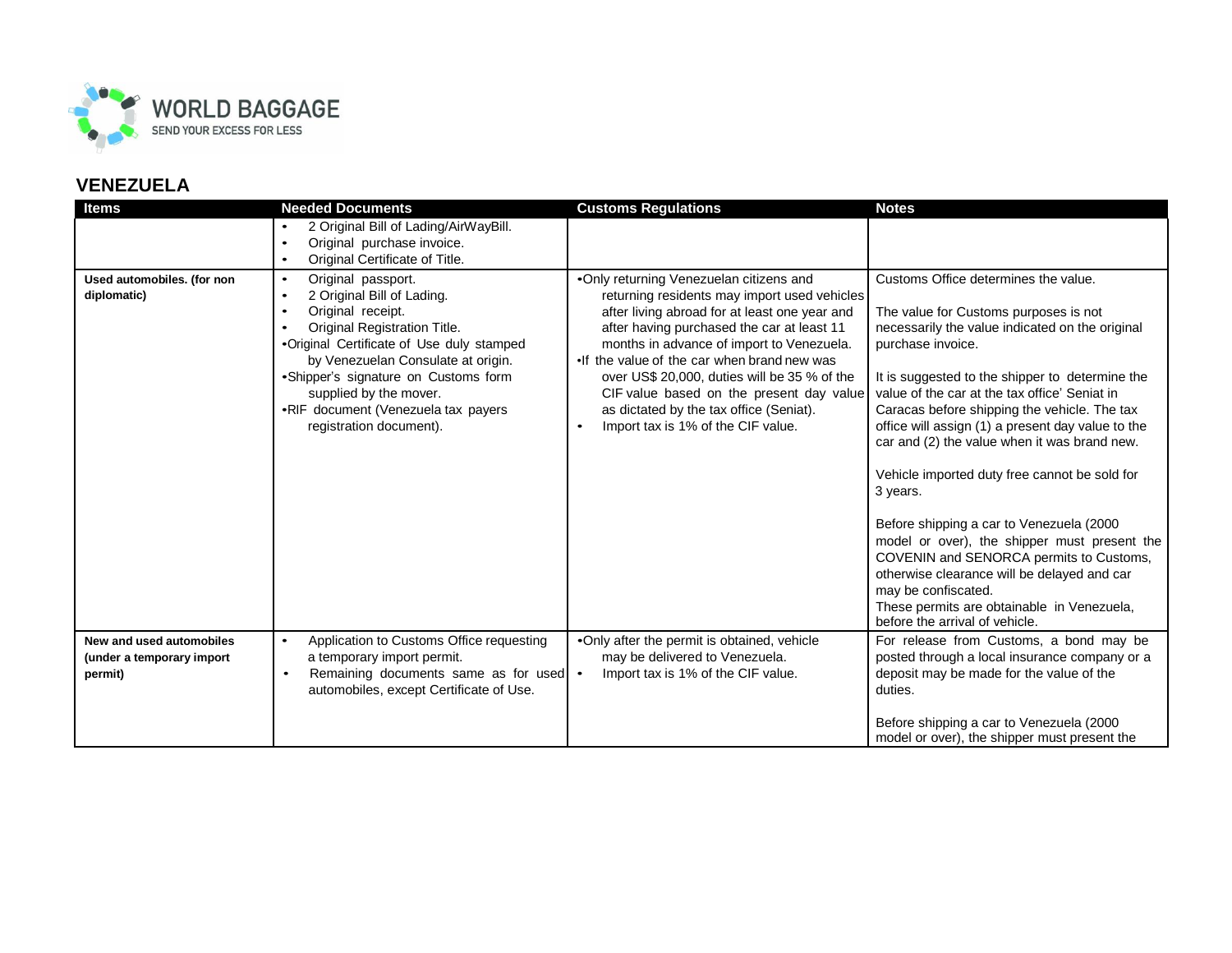

| <b>Items</b>                     | <b>Needed Documents</b>                                                                                                                                                                                                       | <b>Customs Regulations</b>                                                                                                                                        | <b>Notes</b>                                                                                                                                                                                                                                                                                                                                                                                                                                                                |
|----------------------------------|-------------------------------------------------------------------------------------------------------------------------------------------------------------------------------------------------------------------------------|-------------------------------------------------------------------------------------------------------------------------------------------------------------------|-----------------------------------------------------------------------------------------------------------------------------------------------------------------------------------------------------------------------------------------------------------------------------------------------------------------------------------------------------------------------------------------------------------------------------------------------------------------------------|
|                                  |                                                                                                                                                                                                                               |                                                                                                                                                                   | COVENIN and SENORCA permits to Customs,<br>otherwise clearance will be delayed and<br>vehicle may be confiscated.<br>These permits are to be obtained in Venezuela,<br>before the arrival of vehicle.<br>The temporary import permit is valid for 6<br>months. A request may be filed with Customs<br>to extend the permit for one additional six<br>months period, after which the car must be<br>exported.<br>Only valid for tourists and/or holders of transit<br>visas. |
| <b>New automobiles</b>           | Shipper's RIF document.<br>$\bullet$<br>Original purchase invoice notarised at<br>$\bullet$<br>origin.<br>2 Original Bill of Lading/AirwayBill<br>Original title.<br>Shipper's signature on Customs forms.<br>Valid passport. | . Import tax is 1% of the CIF value.<br>. Import duties are 35 % of the CIF value.<br>VAT is 16 % of the sum of the CIF value,<br>$\bullet$<br>duties an d taxes. | The vehicle must be brand new (no miles)<br>The shipper must be not less than 18 years old<br>and must be in Venezuela when the car arrives.<br>Before shipping a car to Venezuela (2000<br>model or over), the shipper must present the<br>COVENIN and SENORCA permits to Customs,<br>otherwise clearance will be delayed and car<br>may be confiscated.<br>These permits are obtainable in Venezuela,<br>prior to arrival of vehicle.                                     |
| <b>Motor vehicles</b>            | Proof of Purchase<br>$\bullet$<br>Original passport of shipper.<br>$\bullet$<br>Shipper's signature on Customs form.<br>Shipper's RIF document.<br>$\bullet$                                                                  | •20 % duties of the CIF value.<br>•1% important tax of the CIF value.<br><b>16 %</b> VAT on the CIF value, plus duties,<br>taxes.                                 | Certificate of Use issued by Venezuelan Consulate<br>at origin for Venezuelan or returning residents is not<br>applicable for importing motorcycles.                                                                                                                                                                                                                                                                                                                        |
| Motor vehicles for diplomatic    |                                                                                                                                                                                                                               | Original diplomatic franchise.                                                                                                                                    | Due to long process in taking the franchise,<br>storage fees might occur.                                                                                                                                                                                                                                                                                                                                                                                                   |
| Fire weapons drugs, pornographic |                                                                                                                                                                                                                               | Not allowed.                                                                                                                                                      | For fire weapons, apply to the Ministry of Defence                                                                                                                                                                                                                                                                                                                                                                                                                          |